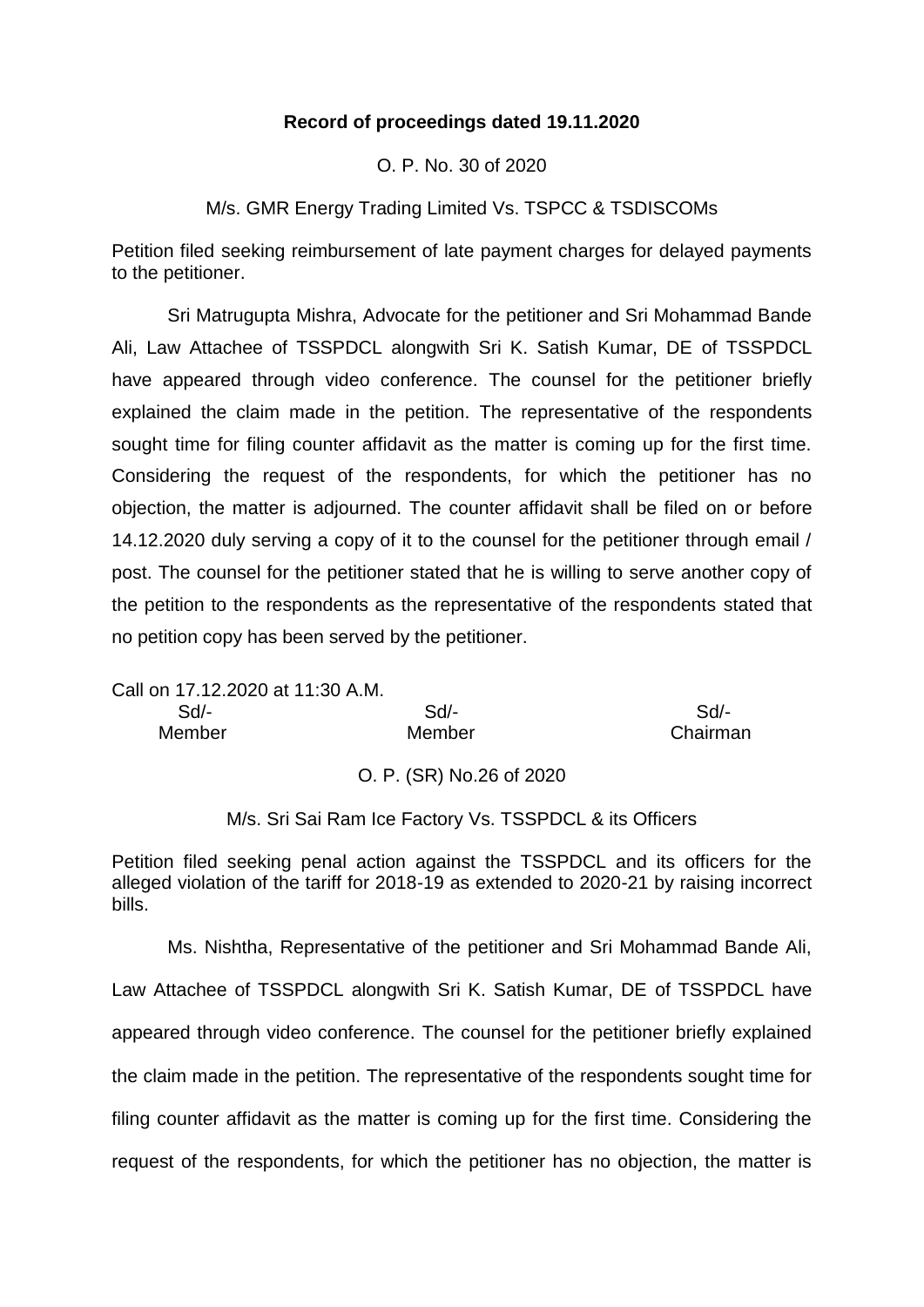adjourned. The counter affidavit shall be filed on or before 14.12.2020 duly serving a

copy of it to the counsel for the petitioner through email / post.

Call on 17.12.2020 at 11:30 A.M. Sd/- Sd/- Sd/- Member Member Chairman

R. P. (SR) No. 38 of 2019 & I. A. (SR) No. 41 of 2019 in O. P. No. 61 of 2018

TSSPDCL Vs. M/s. Sarvotham Care

Review petition filed seeking review of the order dated 02.01.2019 in O. P. No. 61 of 2018 passed by the Commission by modifying the relief [44(b)] of the order directing adjustment of unutilized energy (banked energy for the period from 30.11.2015 to 13.01.2016) to the developer as per subsisting Regulation 2 of 2014.

I. A. filed seeking condonation of delay in filing the review petition.

Sri Mohammad Bande Ali, Law Attachee of TSSPDCL alongwith Sri K. Satish Kumar, DE of TSSPDCL for the review petitioner and Sri. Challa Gunaranjan, Advocate for the respondent have appeared through video conference. The counsel for the respondent stated that the matter is coming up for the first time and he needs time for filing his response to the petition. The representative of the review petitioner stated that the review petition is filed for the review of the order and condoning the delay in filing the review petition. However, he stated that he has no objection for granting time to file the counter affidavit by the respondent.

The Commission agreed to the request of the parties and adjourned the matter. The respondent shall file his counter affidavit on or before 11.12.2020 duly serving a copy of it to the review petitioner through email / post.

Call on 17.12.2020 at 11:30 A.M. Sd/- Sd/- Sd/- Member Member Chairman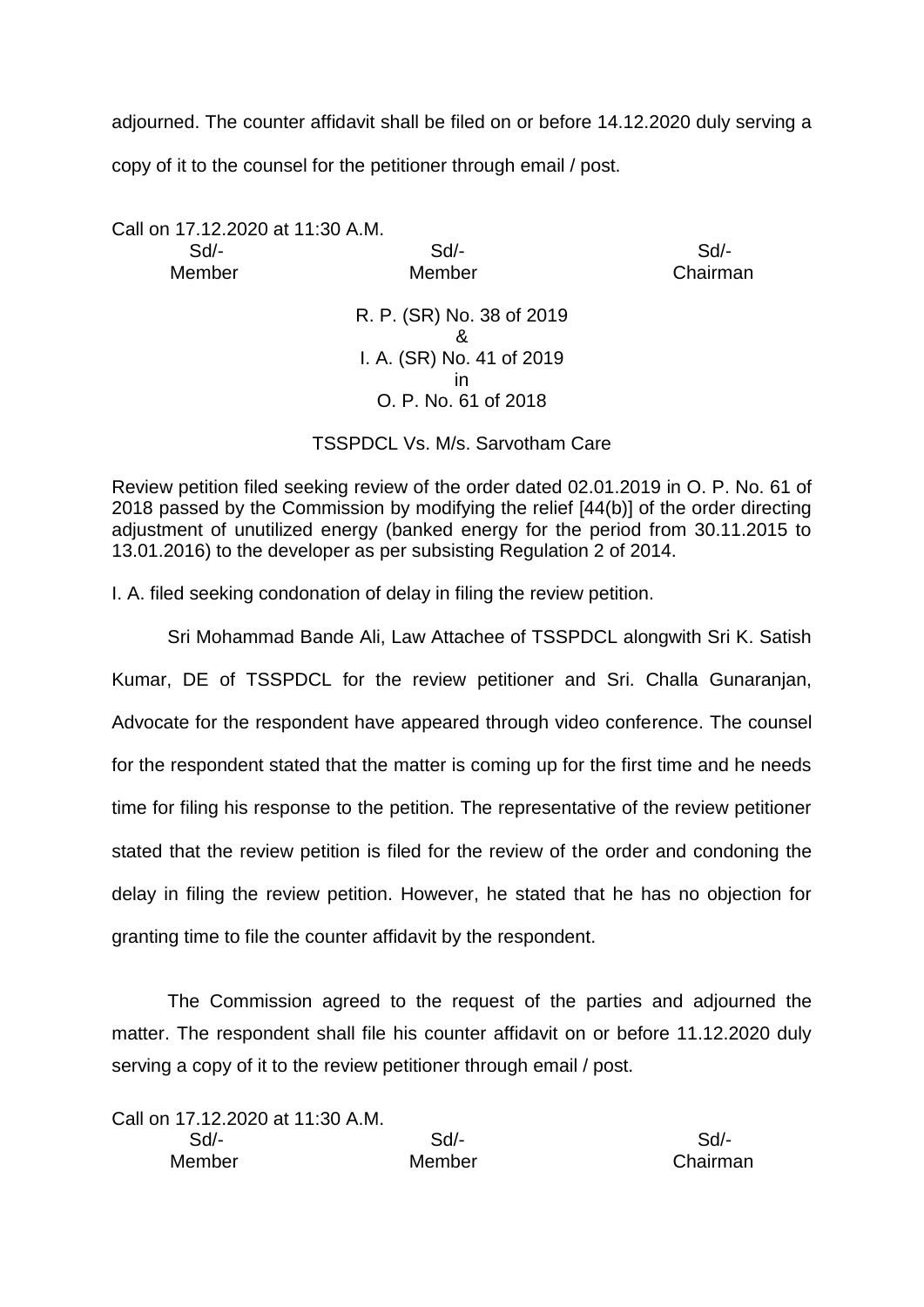R. P. (SR) No. 39 of 2019 & I. A. (SR) No. 42 of 2019 in O. P. No. 46 of 2018

### TSSPDCL Vs. M/s.Medak Solar Project Private Ltd.

Review petition filed seeking review of the order dated 02.01.2019 in O. P. No. 46 of 2018 passed by the Commission by modifying the relief [43(b)] of the order directing adjustment of unutilized energy (banked energy for the period from 31.12.2016 to 19.04.2017) to the developer as per subsisting Regulation 2 of 2014.

I. A. filed seeking condonation of delay in filing the review petition.

Sri Mohammad Bande Ali, Law Attachee of TSSPDCL alongwith Sri K. Satish Kumar, DE of TSSPDCL for the review petitioner and Sri. Challa Gunaranjan, Advocate for the respondent have appeared through video conference. The counsel for the respondent stated that the matter is coming up for the first time and he needs time for filing his response to the petition. The representative of the review petitioner stated that the review petition is filed for the review of the order and condoning the delay in filing the review petition. However, he stated that he has no objection for granting time to file the counter affidavit by the respondent.

The Commission agreed to the request of the parties and adjourned the matter. The respondent shall file his counter affidavit on or before 11.12.2020 duly serving a copy of it to the review petitioner through email / post.

Call on 17.12.2020 at 11:30 A.M.

 Sd/- Sd/- Sd/- Member Member Chairman

O. P. No. 25 of 2020

M/s Dr. Reddy's Laboratories Limited Vs SLDC, TSTRANSCO & TSSPDCL

Petition filed u/s 86 (1) (c) read with section 86 (1) (k) of Electricity Act, 2003 seeking directions to the respondents to approve short term open access.

Sri. Challa Gunaranjan, Advocate for the petitioner, Sri. Y. Rama Rao, Advocate for the respondent Nos. 1 and 2 and Sri. Mohammad Bande Ali, Law Attachee of TSSPDCL alongwith Sri K. Satish Kumar, DE of TSSPDCL for respondent No. 3 have appeared through video conference. The counsel for the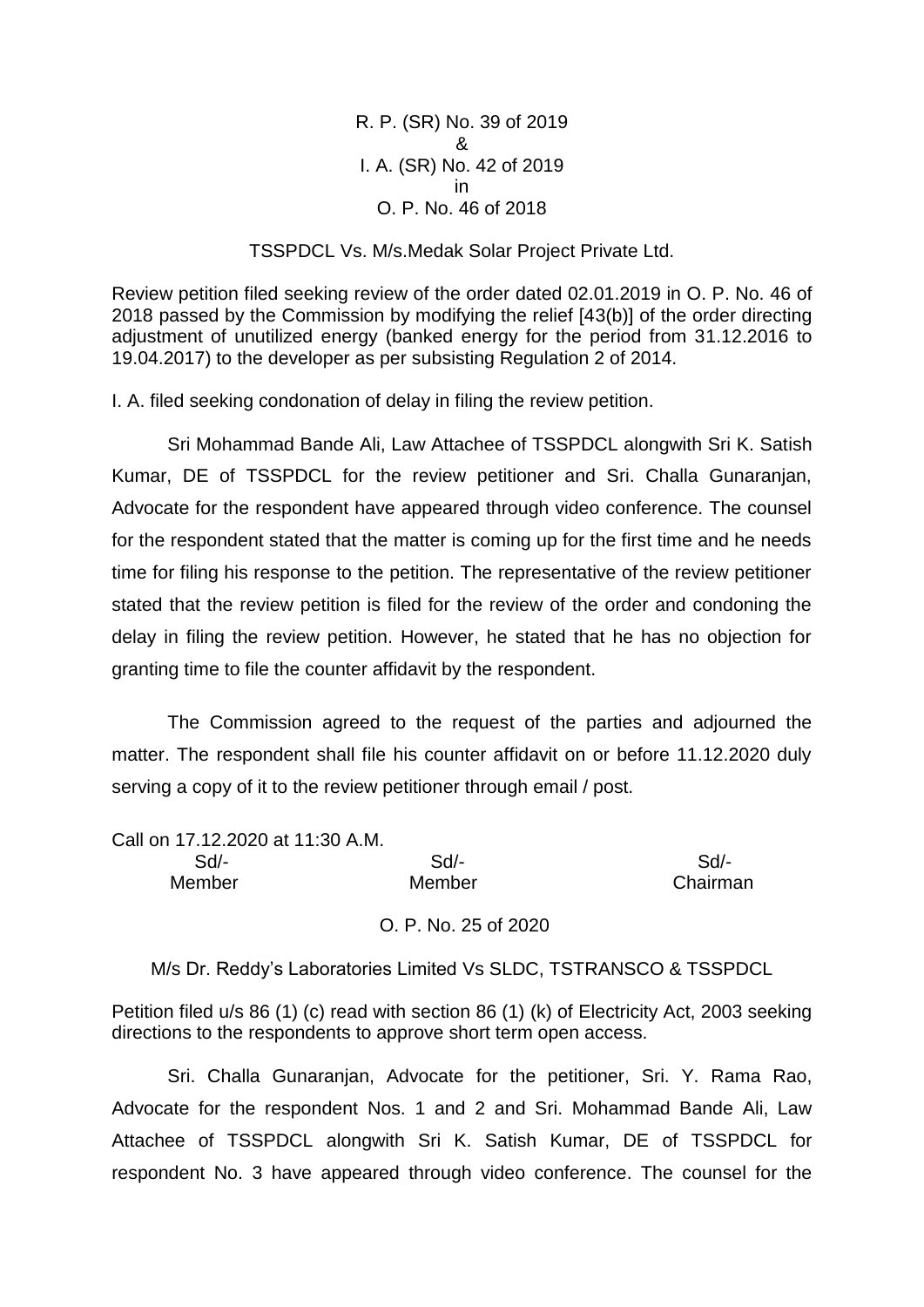petitioner stated that the counter affidavit has been filed by the respondents and a rejoinder to the same is filed by the petitioner. The representative of the respondent No. 3 sought further time as he did not receive the rejoinder filed by the petitioner.

Considering the submissions of the rival parties, the matter is adjourned for arguments.

# Call on 11.12.2020 at 11:30 A.M. Sd/- Sd/- Sd/- Member Member **Member** Chairman

O. P. No. 26 of 2020

M/s. Arhyama Solar Power Pvt. Ltd. vs TSSPDCL, CGM (Revenue), SAO (Operation Circle), Sanganareddy & SAO (Operation Circle), Medchal.

Petition filed seeking punishment against the respondents No.l to 4 for noncompliance of the order dated 17.07.2018 in O. P. No. 10 of 2017 passed by the Commission.

Sri. Challa Gunaranjan, Advocate for the petitioner and Sri. Mohammad Bande Ali, Law Attachee of TSSPDCL alongwith Sri K. Sathish Kumar, DE of TSSPDCL for respondents have appeared through video conference. The counsel for the petitioner stated that the respondents in the petition have filed a review petition alongwith an application for condoning the delay in filing the review petition. Both the matters can be heard together and the petitioner in this case has filed its counter affidavit to the application for condoning the delay in filing the review petition. The representative of the respondents sought further time for filing counter affidavit in this petition. He also stated that the matter may be adjourned by three weeks so as to enable the respondents to be ready with the arguments by filing counter affidavit in this matter, to which the counsel for the petitioner has no objection.

The Commission agreeing to the request of both the parties, required the respondents to file their counter affidavit in this petition on or before 03.12.2020 and adjourned the matter. The respondents shall file its counter affidavit on or before 03.12.2020 by serving a copy of it to the petitioner through email / post.

Call on 11.12.2020 at 11.30 A.M.

| Sd/-   | $Sd$ - | Sd/-   |
|--------|--------|--------|
| Member | Member | Chairm |

Chairman